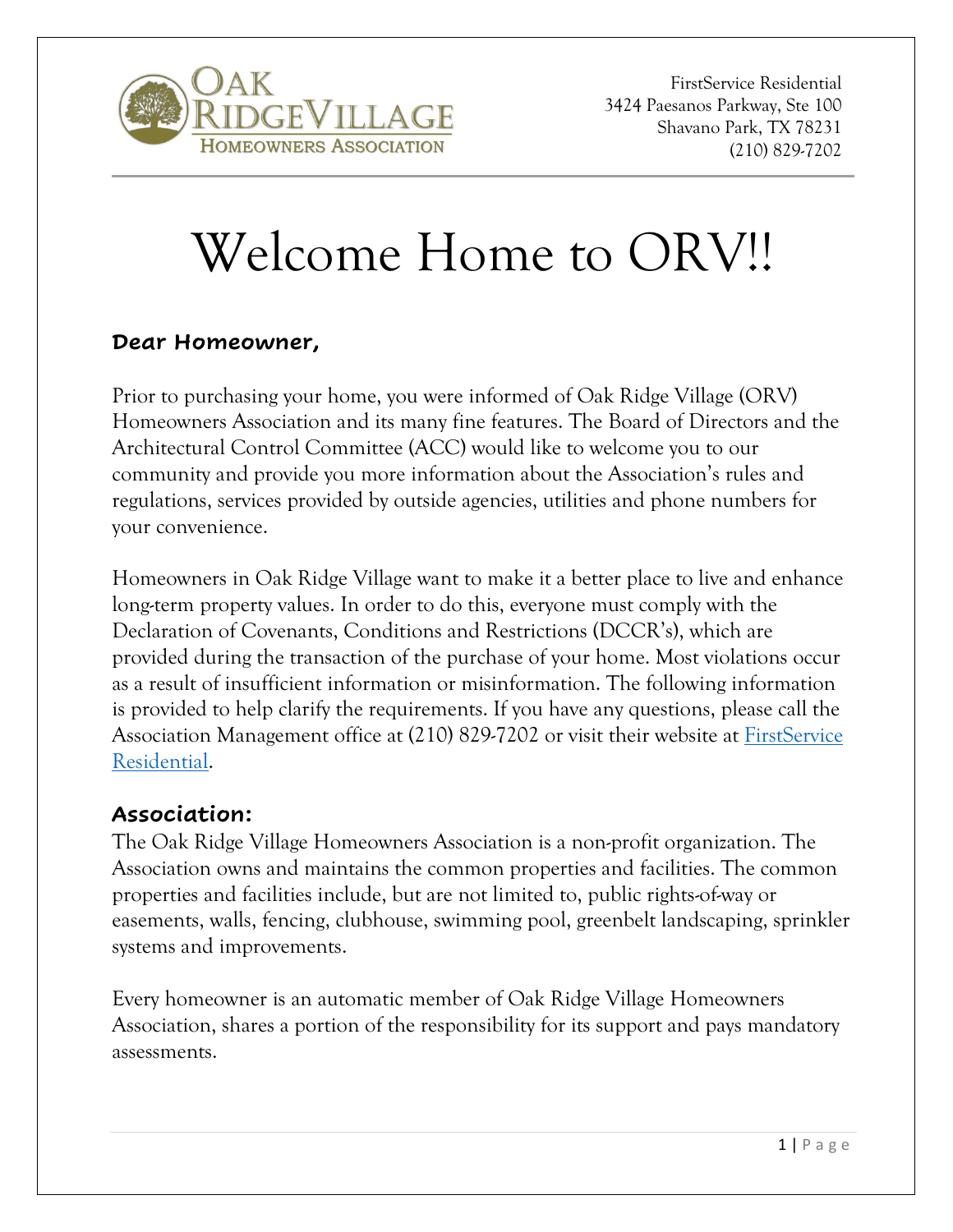

The Oak Ridge Village assessments are billed in installments semi-annually and are due on the  $1^{st}$  day of January and the  $1^{st}$  day of July of each year. If you do not receive a courtesy reminder statement, your installment is still due, and you should contact the HOA Management company to make arrangements for payment. Dues not paid within 30 days are delinquent and clubhouse and pool privileges are suspended, and your key cards are deactivated.

## **Administration:**

The offices of the Association are located at [\(MAP\)](https://www.mapquest.com/directions/from/us/tx/san-antonio/78231-4410/3424-paesanos-pkwy-ste-100-29.600279,-98.548834/to/us/tx/san-antonio/78231-4410/3424-paesanos-pkwy-ste-100-29.600279,-98.548834). The mailing address is 3424 Paesanos Parkway, Ste 100, Shavano Park, TX 78231, and their phone number is (210) 829-7202. Hours of operation are Monday – Friday, 8:00 a.m. – 5:00 p.m.

Administrative responsibilities are to represent the Association in providing for the physical maintenance and operation of the common facilities, as well as, administer the services of all contractors providing services to the Association. Additional responsibilities include, collecting assessments, making disbursements, establishing the budgets, keeping financial records and maintaining all administrative records of the Association. The Association has other responsibilities, at the direction of the Board, such as assisting in Architectural review.

To facilitate these administrative duties and responsibilities, the Board of Directors has hired FirstService Residential as the Association's management company.

## **Building & Improvements Approval:**

The Architectural Control Committee (ACC) must approve any exterior improvements to your home or property before work can begin. It is the responsibility of each homeowner to submit plans for any improvement to the ACC for review at the time of submission of the plans. PLANS MUST BE APPROVED IN WRITING BY THE ACC PRIOR TO COMMENCING CONSTRUCTION.

"Improvement" is defined as any addition or change to the existing property. Everything is covered from home additions, to sidewalks, replacement or treatment of fences, landscaping, lawn sculptures, pool, patios, decks, flagpoles, basketball goals, athletic equipment, radio/TV antenna, satellite dishes, backyard sheds, gazebos, playscapes, swing sets, exterior colors to home, changing of windows, etc.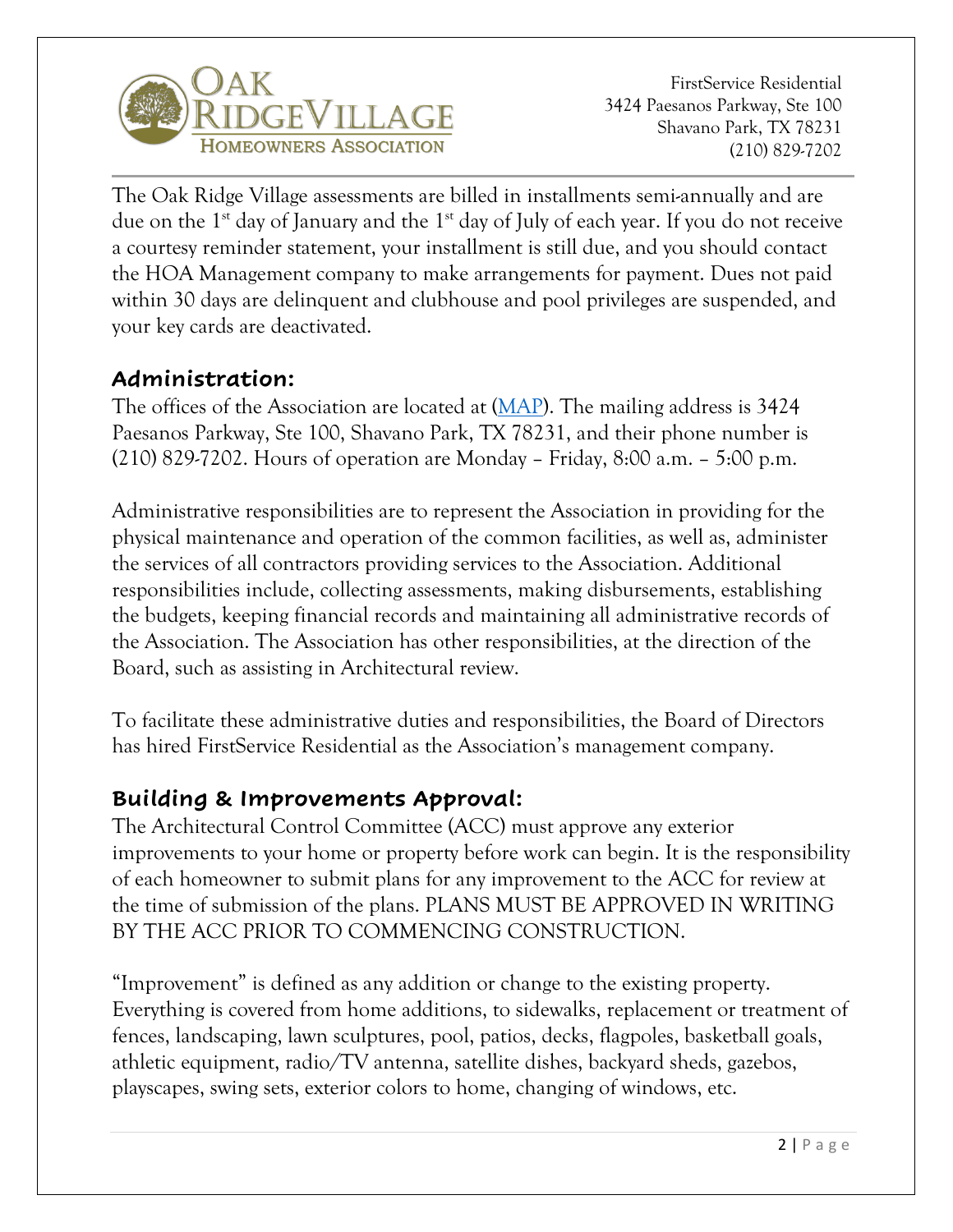

For improvements, please submit (1) a copy of the official site plan (no hand-drawn or computerized replicas) of your property showing the exact location of the survey [\(Site](https://orvhoa.org/wp-content/uploads/2020/01/ORV-Survey-Sample.pdf)  [Plan Example\)](https://orvhoa.org/wp-content/uploads/2020/01/ORV-Survey-Sample.pdf) showing the Lot with easements, setbacks and a footprint of the home, (2) list of materials, colors, screening, etc. along with the (3) Improvement Request Form included in the Oak Ridge Village website at [www.orvhoa.org.](http://www.orvhoa.org/) Additional copies of the form may be obtained from the Association office or downloaded from their website at [\(Improvement Request Form\)](http://fsresidentialsa.com/fsr/eform_detail.asp?id=8&name=Request+Architectural+Assistance).

## **Pets:**

All household pets shall at all times, except when they are confined within the boundaries of a private single-family residence, be restrained or controlled by a leash or similar restraint. PLEASE DO NOT LET YOUR PETS RUN LOOSE. In addition, please CLEAN UP AFTER YOUR PET when taking them for a walk. No one wants their landscaping damaged nor wants to clean up after someone else's pet. Immediately report stray animals to Animal Control by dialing "3-1-1".

## **Barking Dogs and Other Noise Nuisances:**

If your neighbors' dog is barking and disturbing you on a regular basis, or if there are any other "nuisance" type problems with a neighbor, please follow these procedures for the most expedient resolution:

- 1. Contact the HOA Office to file a complaint. A letter will be sent to the offending owner asking them to be courteous to their neighbors and to resolve the issue at once in an effort to promote harmony in the community (you will remain anonymous).
- 2. You, as the Complainant, should call "3-1-1" and register a complaint, so that a file can be opened at Animal Services and/or Code Compliance. Make sure to get a complaint/report number from the operator when you call. You can also call the non-emergency number at (210) 207-SAPD (7273) to report a disturbance when it is occurring, so the police office can be a witness to the event.
- 3. Call "3-1-1" a few days later and request the status of the complaint/report number you were given above. Please note that Code Compliance policy states that it may take up to a week to 10 days to investigate the complaint.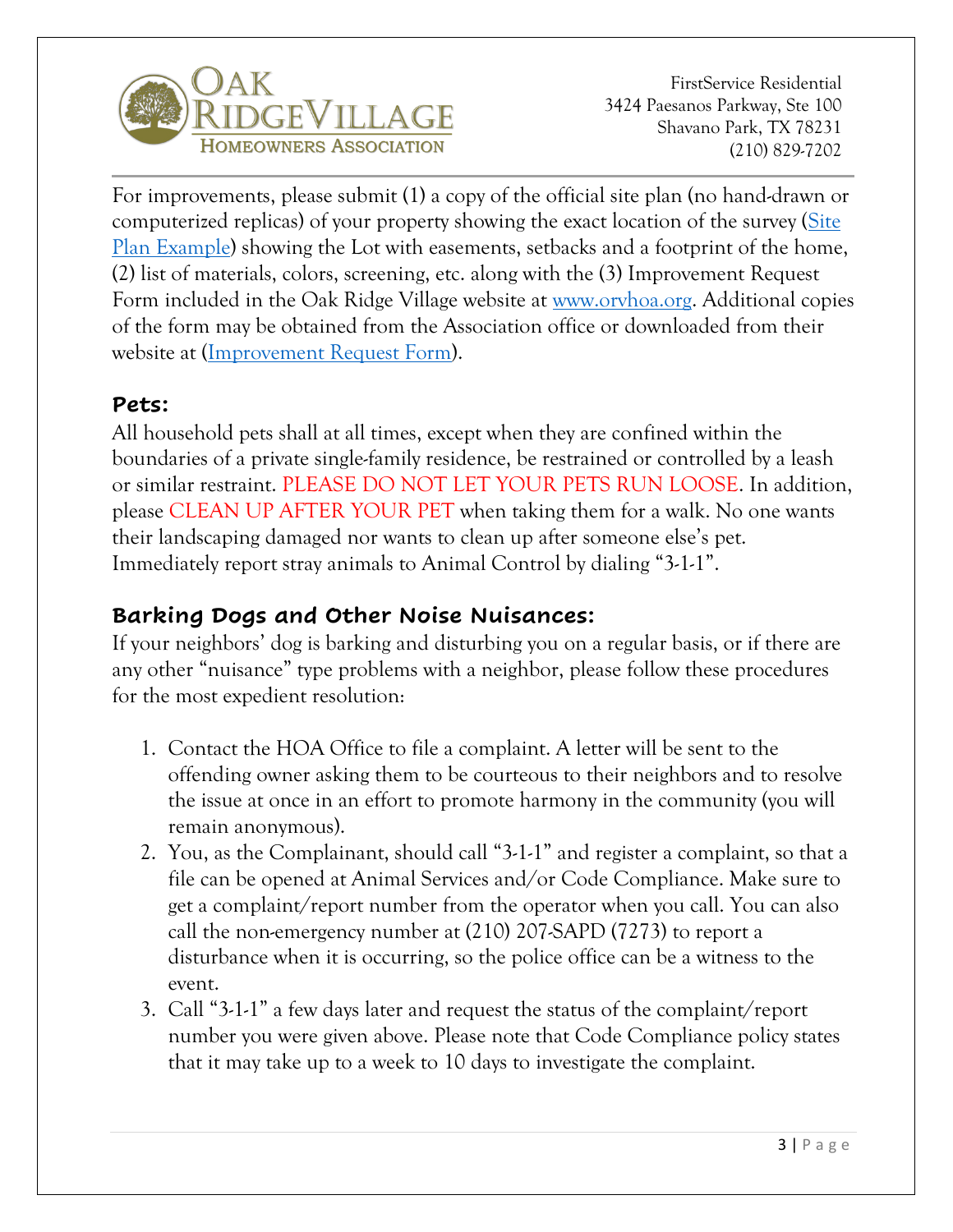

4. If necessary, the Complainant should go down to Municipal Court and swear out a complaint using the complaint/report number given. At this point, your anonymity can no longer be preserved. The Municipal Court will serve the Defendant with a court date. Both eh Defendant and Complainant must appear in court. Multiple Complainants will carry more weight in court, if more that one neighbor is affected.

The Complainant cannot be the HOA, it must be the party being affected. Furthermore, the complaining party has the duty of "providing the preponderance of the evidence". In other words, you must prove that the dog(s), or other nuisances, are obstructing your Texas Property Owner's right to quiet and peaceful enjoyment of your own property.

#### **Utilities & Services:**

- City Public Service (CPS) provides electric & gas services
	- o (210) 353-2222
	- o [www.cpsenergy.com](http://www.cpsenergy.com/)
- San Antonio Water System (SAWS) provides water service
	- o (210) 704-7297
	- o [www.saws.org](http://www.saws.org/)
- AT&T provides telecom services (phone, internet, cable, satellite TV)
	- o (800) 464-7928
	- o [www.att.com](http://www.att.com/)
- Spectrum provides telecom services (phone, internet, cable)
	- o (855) 243-8892
	- o [www.spectrum.com](http://www.spectrum.com/)
- City of San Antonio provides all city services
	- o Dial 311 for assistance and list of services

# **Streetlights:**

CPS Energy defines placement and maintains the streetlights. If you notice a light out, please report it to CPS at (210) 353-2222 or call the Association office at (210) 829-7202 or request repairs via CPS [\(Streetlight Repair Form\)](https://www.cpsenergy.com/en/forms/employee_form--20171.html) website.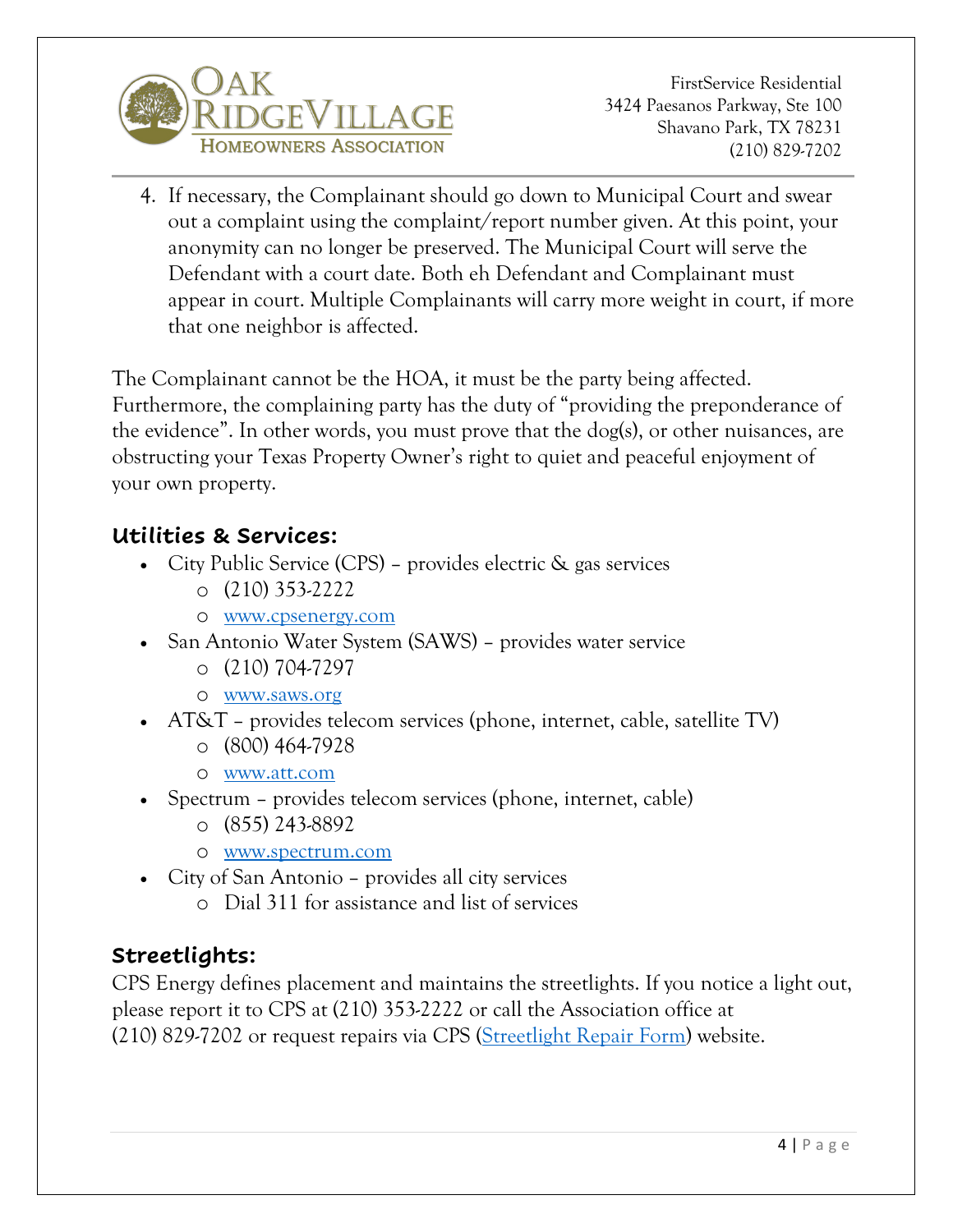

Residential streets are typically lighted so that a silhouette is created by anything or anyone on the road at night. This is created by providing a streetlight at each intersection and sometimes at mid-block, if the block is over 600 feet in length.

If you are interested in spearheading an initiative to get additional street lights, please volunteer and become a member of the Safety Committee or call "3-1-1" or make a request online through the City's Web Portal. If an additional light is warranted, you will be mailed a form (basically a petition), which neighbors can sign. Signatures are required from all neighbors residing adjacent to the proposed location of the light.

## **Parks & Recreation:**

Most city parks are open from 5:00 a.m. to 11:00 p.m. For more information on park hours and special event permits, call the reservations office at (210) 207-7275 or visit their website at [www.sanantonio.gov/parksandrec.](http://www.sanantonio.gov/parksandrec)

o **McAllister Park** 13102 Jones-Maltsberger Rd. (210) 207-7275 [www.sanantonio.gov/McAllister-Park](https://www.sanantonio.gov/ParksAndRec/Parks-Facilities/All-Parks-Facilities/Parks-Facilities-Details/ArtMID/14820/ArticleID/2578/McAllister-Park)

- o **Department of Texas Parks & Wildlife** (210) 348-7375 [www.tpwd.state.tx.us/](http://www.tpwd.state.tx.us/)
- o **Park Police** (210) 207-8590

# **Parking, Speed Limits and Traffic Control Signs & Signals:**

The streets are public rights-of-way of the City of San Antonio and parking is permitted by anyone at any time. Traffic and pedestrian control signs, street maintenance, and speed humps are installed and maintained by the City of San Antonio Public Works. Call "3-1-1" to report damaged streets, sidewalks, signs or signals. Traffic and parking violations enforcement is the responsibility of the San Antonio Police Department. Towing from public streets can be ordered by law enforcement only. Call the non-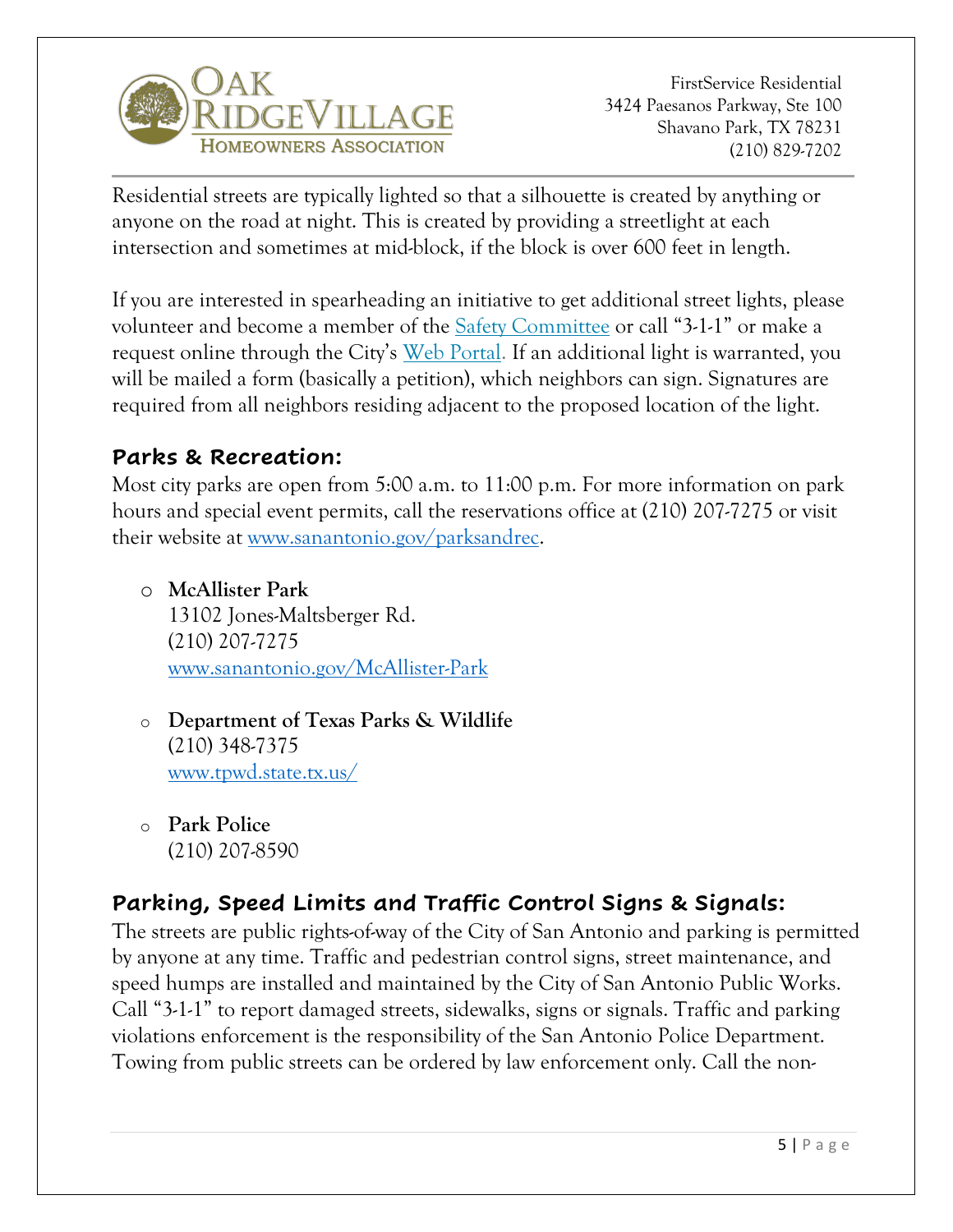

emergency number at (210) 207-SAPD (7273) to report traffic parking and/or moving violations.

Looking at the complaints and comments regarding traffic and streets, it's obvious that there is considerable concern over the congestion caused by so many cars being parked in the street. With so many cars parked along the curb, line-of-sight is greatly reduced when it comes to seeing children playing on the sidewalk or driveway and cars backing out of driveways. Since we're not a gated community where the streets are private, we have no authority to regulate parking in the street. Our streets are city property and parking are regulated by state law and city ordinances. Whenever possible though, please park your cars in your garage or driveway rather than in the street. The safety of our children far outweighs any convenience that parking in the street may bring.

Below is a quick refresher course in parking laws and ordinances that come into play within Oak Ridge Village:

- Angle parking is permitted only in approved and marked areas. No street within Oak Ridge Village, **including cul-de-sacs** have been designated for angle parking. - **city ordinance**
- Can't park an oversized vehicle on a residential street. Oversized is defined as greater than 8 feet tall, or greater than 8 feet in width, or greater than 24 feet in length including any attached trailers. - **city ordinance**
- Can't park unused cars in the street for more than 24 hours or at any time for purposes of storage, washing, greasing, repair, sale, or display of advertising signs/postures fixed to such vehicle. - **city ordinance**
- Can't park a vehicle on a sidewalk, in an intersection, or on a crosswalk. **state law**
- Can't park within 20 feet of a crosswalk at an intersection. **state law**
- Can't park within 30 feet on the approach to a stop sign or yield sign.  *state law*
- Can't park within 15 feet of a fire hydrant. **state law**
- Can't park in front of a public or private driveway. **state law**
- When parallel parking on two-way street, the right-hand wheels of the vehicle must be parallel to and within 18 inches of the right-hand curb. - **state law**

Although the Homeowners' Association doesn't have the power to self-enforce city ordinances and state laws, homeowners can ask for the assistance of local law enforcement to do so by calling the non-emergency number at (210) 207-SAPD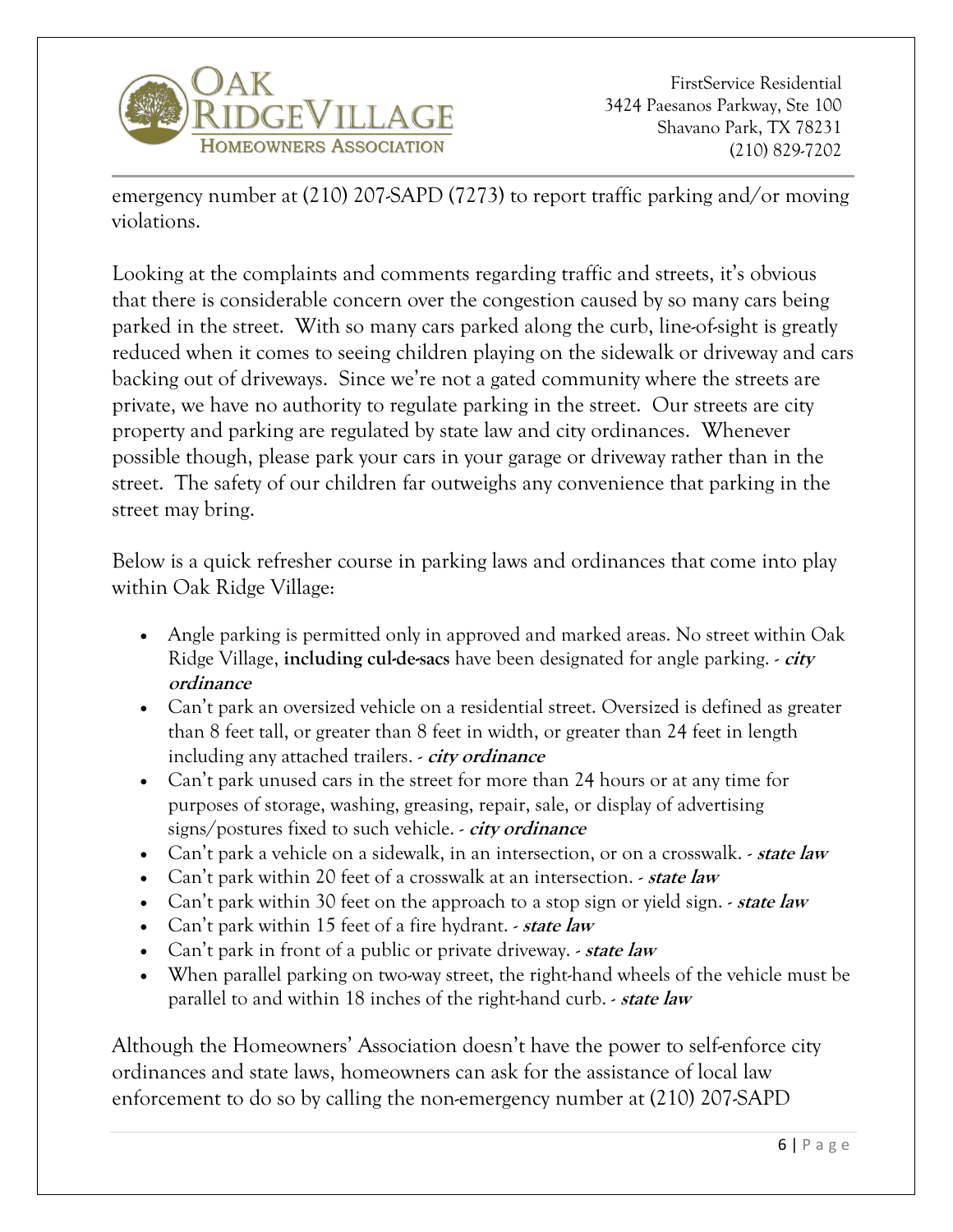

(7273). **The license number of the vehicle must be known.** Please report speeding violators to  $(210)$  207-SAPD (7273), the HOA offices at  $(210)$  829-7202, or the Safety [Committee](http://www.orvhoa.org/committees/) to relay to our community's [S.A.F.F.E](https://www.sanantonio.gov/sapd/saffe) Officer.

#### **Newspaper Delivery:**

Delivery of the San Antonio Express News is available by calling (210) 250-2000. For additional information visit their web site at [MySanAntonio.com.](https://www.mysanantonio.com/)

#### **Mail Delivery:**

Delivery is made Monday through Saturday and deposited in the cluster mailboxes provided by the builder. The USPS Thousand Oaks Station, 15610 Henderson Pass, serves the residents of Oak Ridge Village; please call (800) 275-8777, if you have delivery problems. Keys and locks associated with individual mailboxes are the responsibility of the resident upon issuance of the initial keys. Any damage or loss of keys is the sole responsibility of the homeowner. For more information visit the USPS web site at [www.usps.com.](https://www.usps.com/) **Your new zip code is 78247**.

#### **Garbage Services:**

- The City of San Antonio [Solid Waste Services](https://www.sanantonio.gov/swmd) provides garbage services. Garbage (Brown Container) is picked up on **Monday**. The recyclables (Blue Container) & Leaves and Grass clippings (Green Container) are picked up on **Thursday**. The City issued covered trash containers should be placed at curb side only on the mornings of the scheduled collection days.
- **City of San Antonio, Codes and Ordinances, Chapter 14, Section 14-11 (**[Codes and Ordinances -](https://library.municode.com/tx/san_antonio/codes/code_of_ordinances?nodeId=PTIICO_CH14SOWA) Chapter 14) **states in part:**
	- 1. *"It shall be the duty of the owner, manager, tenant or occupant of any dwelling, building or premises to place all containers at the designated point of collection* **no earlier than 6:00 p.m***. of the day preceding scheduled collection. Containers not set out in non-CBD areas by 7:00 a.m. on the day of collection or not at the point of collection when the collection crew passes may not be serviced until the next regularly scheduled collection.*
	- 2. *It shall be the duty of the owner, manager, tenant or occupant to any dwelling, building or premises to remove all containers from the collection point* **by 10:00 p.m.** *on the same day as the collection, except where such containers may be stored in alleys designated for collection. Containers not removed shall be declared a public nuisance and may be removed by the city."*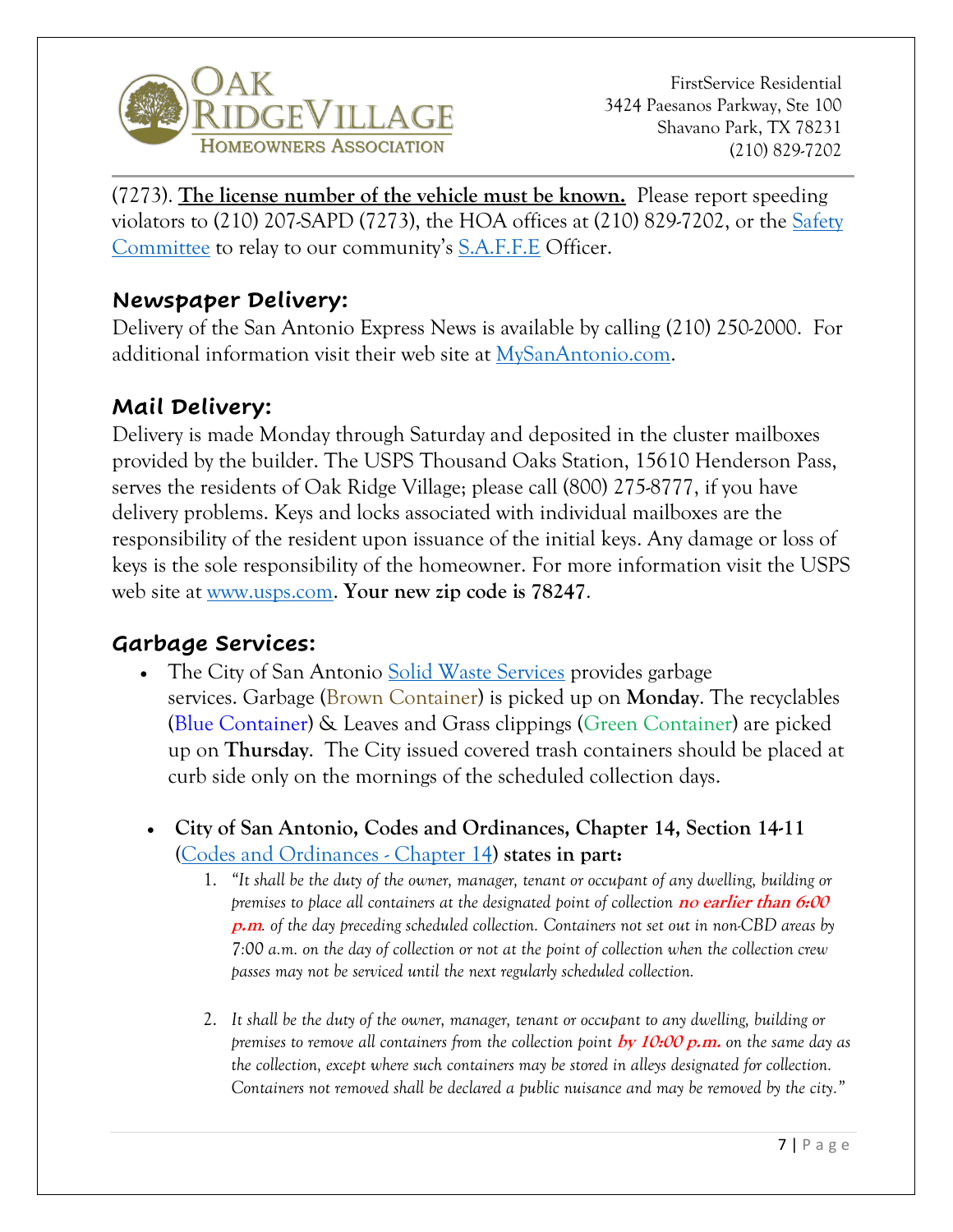

• For more information on Dial-A-Trailer, Brush Collection, Recycling Options, call the City's Customer Service number "3-1-1" or visit the City's web site at [Solid Waste Management.](http://www.sanantonio.gov/swmd/)

## **Municipal Court:**

- 401 South Frio Street, at the corner of Frio and Durango, just west of I.H. 35 S.
- Hours: Monday-Thursday from 8 AM-4:30 PM and Fridays from 8 AM-7 PM.
- Call United Way at "2-1-1" to see if you Qualify for a public defender (210) 207-8970.

#### **Transportation:**

- Texas Department of Public Transportation (TxDOT): [www.txdot.gov/public-transportation](https://www.txdot.gov/inside-txdot/division/public-transportation.html)
- San Antonio VIA Metropolitan Transit Information: (210) 362-2050 [www.viainfo.net](https://www.viainfo.net/)
- Driver's License Offices (schedule appointments on-line): [www.dps.texas.gov/DriverLicense](http://www.dps.texas.gov/DriverLicense/)
	- o Leon Valley Mega Center (San Antonio Metro Area) (210) 531-1000 ▪ 7410 Huebner Road, Leon Valley, TX 78240-3176
	- o Universal City Pat Booker
		- 1633 Pat Booker Road, Universal City, TX 78148-3432 (210) 945-1900
- Airport:  $24/7/365$  assistance line: (210) 207-3433 [www.sanantonio.gov/sat](https://www.sanantonio.gov/sat/)

#### **Garage Sales:**

- Community Wide Garage Sales are dependent upon Social [Committee](http://www.orvhoa.org/committees/) volunteers to plan and organize these events. (Check the [Calendar](https://orvhoa.org/events/category/events/)  [of Events](https://orvhoa.org/events/category/events/) for schedule of Community Wide Garage Sales)
- Individual homeowner garage sales are allowed. The HOA asks that any signs that are placed in the community promoting these sales be removed promptly after the end of the sale period.
- Garage Sale Permits are required in the city limits of San Antonio. Call "3-1-1" for more information on these permits. Permits are now available online at [www.sanantonio.gov/ces/garagesales](http://www.sanantonio.gov/ces/garagesales)